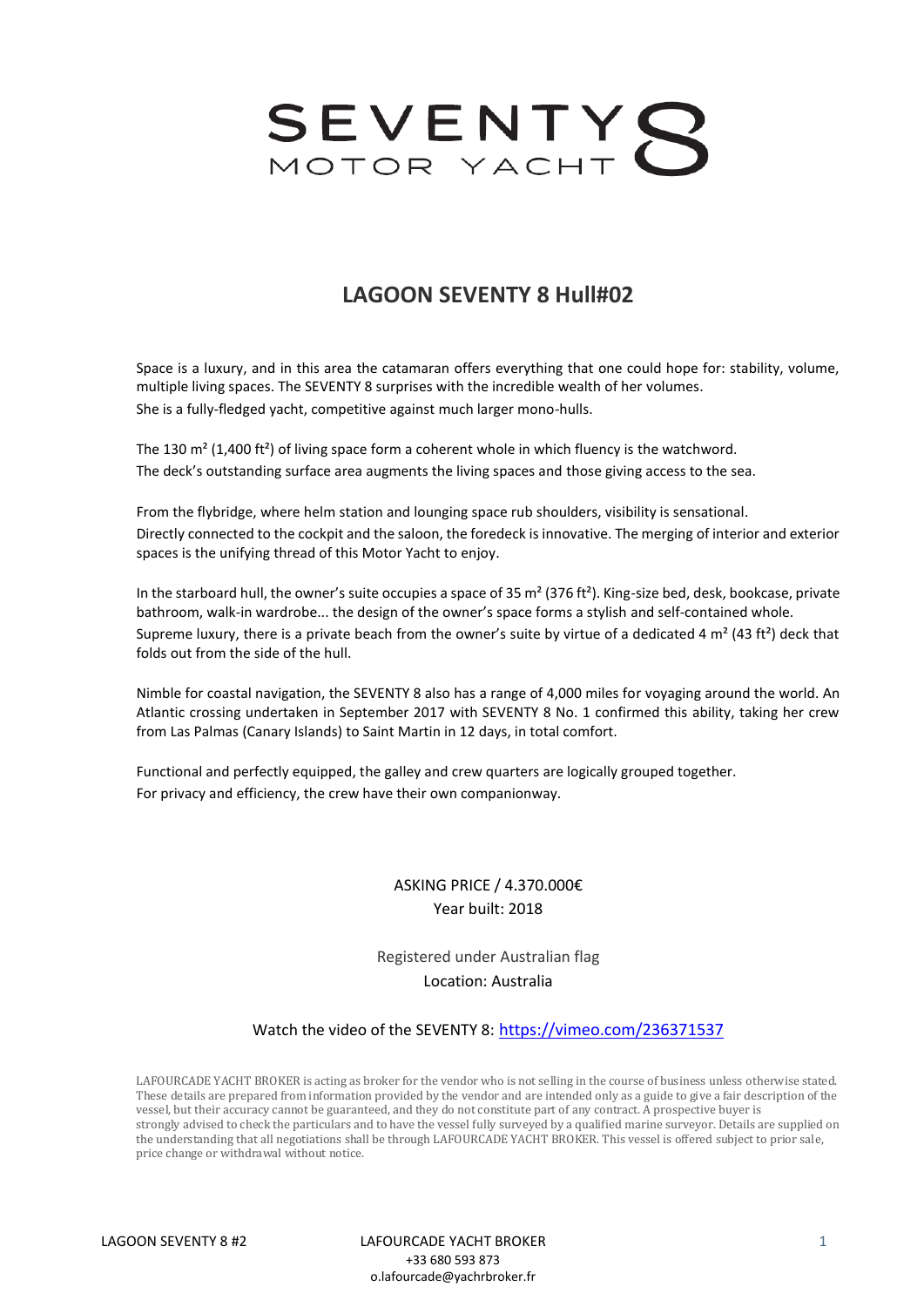# **MAIN CHARACTERISTICS**

| Architecte / Architect                          | <b>VPLP Design</b>                 |
|-------------------------------------------------|------------------------------------|
| Design extérieur / Exterior design              | Patrick le Quément                 |
| Design intérieur / Interior design              | Nauta Design                       |
| Longueur hors tout / Waterline Length           | 23,80 m / 78'1"                    |
| Largeur hors tout / Beam                        | 11 m / 36'1''                      |
| Tirant d'eau / Draft                            | $1,27 \text{ m}$ / 4'2"            |
| Déplacement lège (CE) / Light displacement (EC) | 57 t / 125,685 Lbs                 |
| Tirant d'air / Air draft                        | 8,95 m / 29'4"                     |
| Motorisation / Main engine                      | 2 x John Deere N13-580 HP (2560 h) |
| Hélices / Propeller                             | 5 pales fixes / 5 blades fixe      |
| Transmission / Transmission                     | Ligne d'arbre / Shaftline          |
| Générateurs / Generators                        | ONAN 27 & 19 KVA (4560 h)          |
| Capacité eau / Fresh water capacity             | 2 x 800 l / 2 x 211 US gal         |
| Capacité carburant / Fuel capacity              | 8 500 l / 2,246 US gal.            |
| Homologation CE / EC certification              | A: 14 - B: 18 - C: 24 - D: 40      |

# **INSTALLED OPTIONS**

# **LAYOUT VERSION**

Lateral galley & aft crew quarter Owner suite 2 guest cabins - 2 heads 1 guest double bunks cabin at starboard bow with sink, shower and WC Galley and Captain cabin port aft 1 crew cabin at port bow with sink, shower and WC.

## **BOW COMPARTMENT LAYOUTS**

#### **STARBOARD**

2 berths, sink, shower, toilet

#### **PORT**

2 berths, sink, shower, toilet (+ access door from forward VIP cabin)

## **INTERIOR WOOD FINISHING**

Standard: Alpi Grey Oak UV varnish - Wenge floor - Corian Light oak (Alpi Light oak brushed & open grain varnish - Wenge Floor - Marble)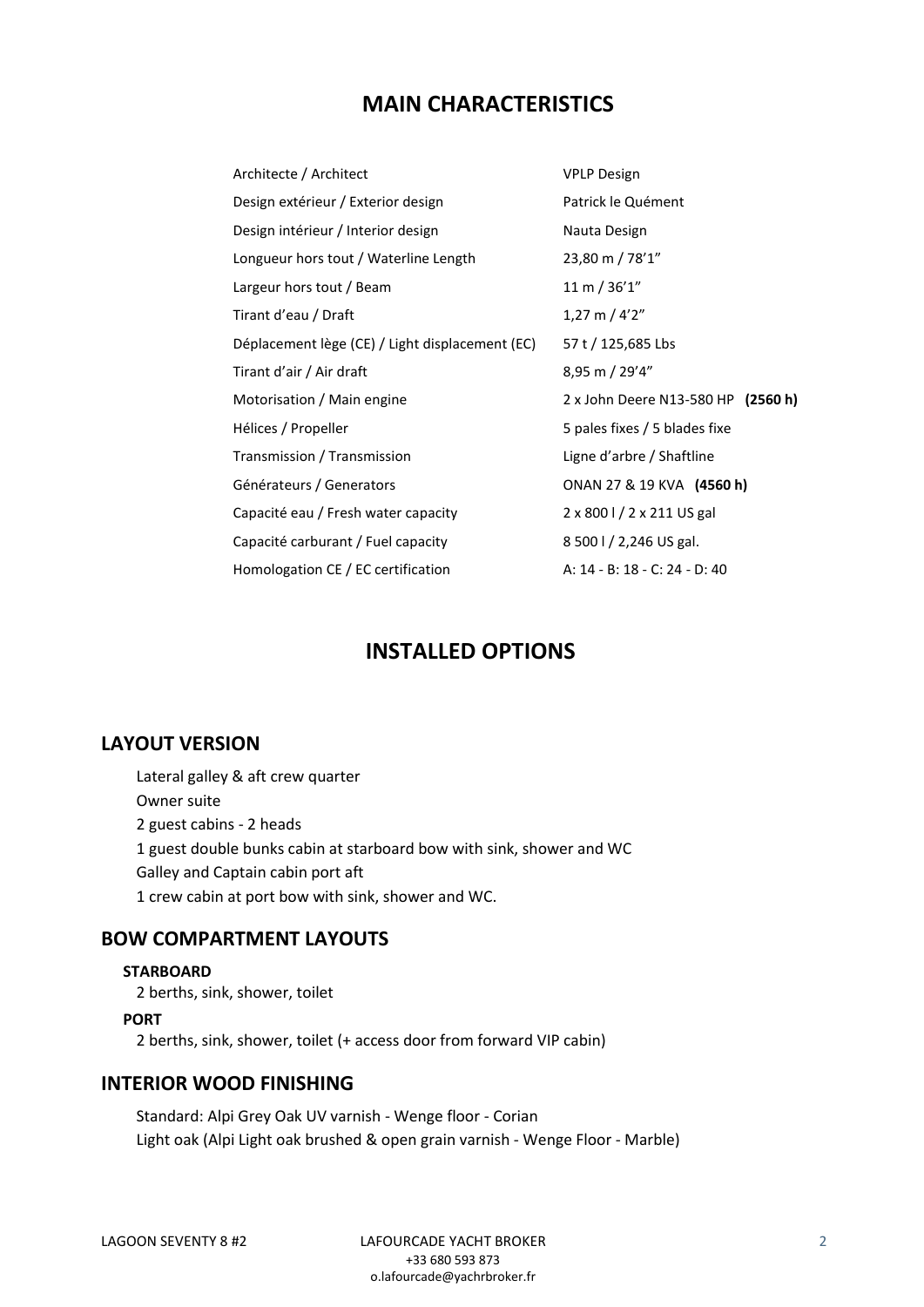# **UPHOLSTERY & CARPET**

### **IN & OUT UPHOLSTERY AMBIENCE**

Pure

#### **CARPETS**

Main saloon (Lateral galley - 2 units) Fitted carpets in cabins (Except crew area & companion ways)

# **DECK EQUIPMENT**

Hydraulic aft platform (1 folding side) with remote Retractable hydraulic gangway on port transom (3.5m | 11'6") Starboard transom removable shower column (carbon & stainless steel) 2nd swim ladder with 2nd hot/cold cockpit shower Boarding ladder Extra for retractable cleats and fairleads 2 aft mooring capstans with protecting lid Diving compressor Bauer junior ii Kit of covers (helm station, cockpit & flybridge tables, windlass)

### **DECK LIGHTING**

2 spotlights in aft beam 8 blue led underwater lights

#### **AFT & FORWARD COCKPIT**

Exterior upholstery (Aft & forward cockpit and flybridge) - ambience pure Enclosure with windows & privacy curtains (Aft cockpit) Forward cockpit sun awning with carbon posts Ice maker 230v electric grill

## **FLYBRIDGE**

Sun lounger pads (Sun lounger pad in aft area - Cushions & protection covers) Flybridge composite Bimini with electric sliding top, light & curtains Flybridge enclosure for composite Bimini (Windows in clear Lexan) Flybridge floor in teak Ice maker 230v electric grill

## **GELCOAT**

# **ENGINE & HELM STATION**

Standard: 2 x Volvo Penta D11 - 510HP Extra for 2 x 580hp (JOHN DEERE N13-580HP) Electric bow thruster on starboard side with dedicated battery bank (Side power 340 Kgf) Extra for electronic engine throttles at chart table with electronic interface Double diesel filters with alarm Rope cutters on the propeller shafts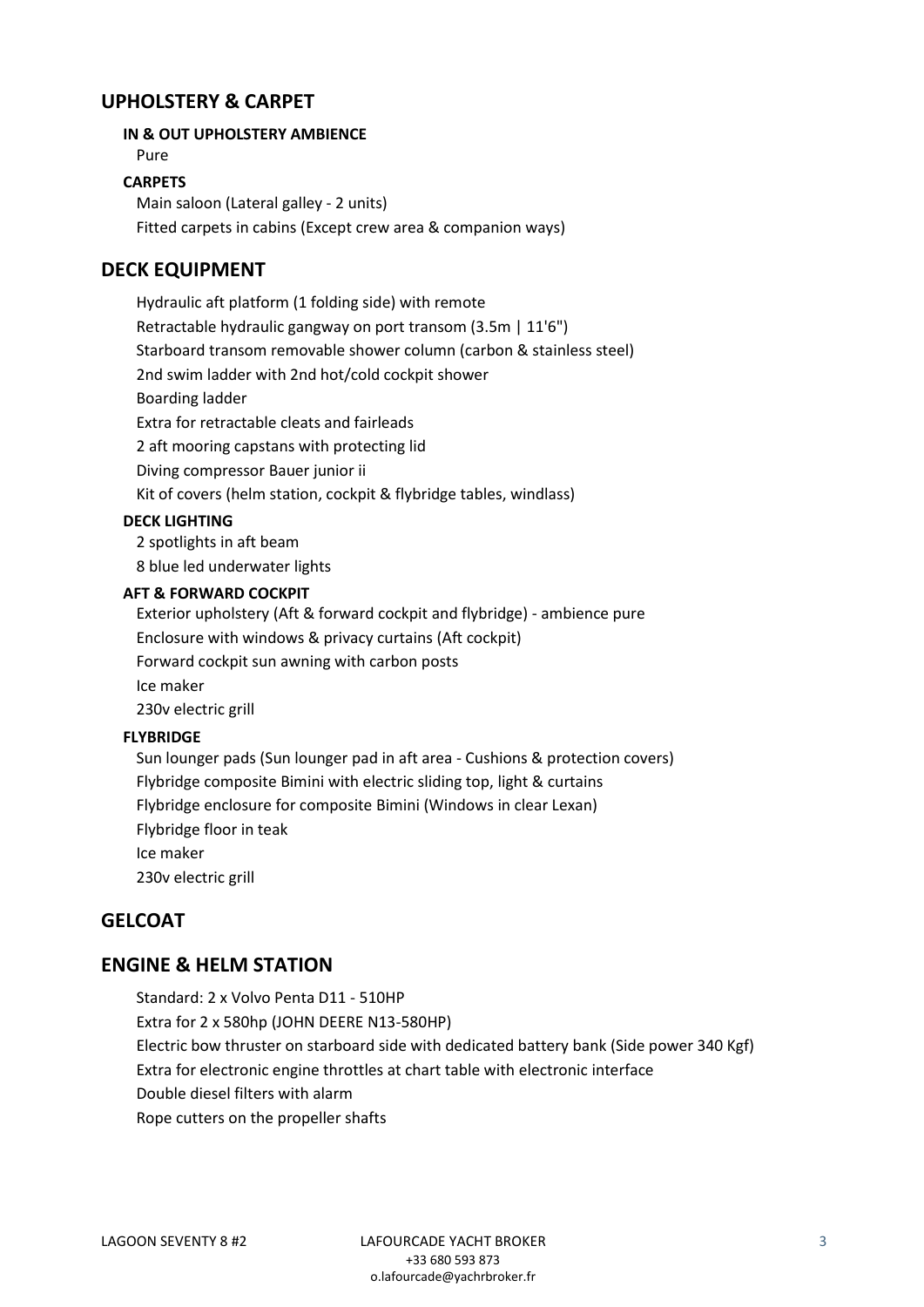# **ELECTRICS**

Standard: 1 x ONAN genset (13.5 KVA 1500rpm 230V/50Hz) - 1 x 100A charger - 1 x 2000V inverter Extra for genset upgrade - Onan 27 KVA 1500rpm 230V/50Hz 2nd genset - ONAN 19 KVA 1500rpm 230V/50Hz Pack of 2 chargers - 230v 100a Pack of 2 inverters - 24/230v 5000 VA Yacht management monitoring system on Simrad displays

# **WATER CIRCUIT**

Water maker 280l/h sea recovery Aquamatic 230v Freshwater purifier in galley

# **INTERIOR EQUIPMENT**

Port aft electric companion way door in the cockpit (Standard: manual door)

## **ELECTRICAL APPLIANCES LATERAL GALLEY**

Wine cooler (22 bottles) Ice maker 80l fridge Dishwasher - Miele 12 sets- MIELE Sink waste disposal Additional fridge/freezer under the floor (+10° -20° C) - 92 L Washing machine - MIELE 7kg Dryer - MIELE 7kg

## **BLINDS**

Electric roller blinds in saloon Electric roller blinds in cabins Electric heated towel rail in bathroom Reverse cycle chilled water air conditioning with electric Glendinning reel for shore power cable Reverse cycle chilled water air conditioning for furnished port bow compartment Reverse cycle chilled water air conditioning for furnished starboard bow compartment

# **ELECTRONIC, HIFI & VIDEO, COMMUNICATION**

## **ELECTRONIC**

SIMRAD navigation pack (VHF + radar + AIS + 3 navigation charts included in EU/ROW/USA pack) SIMRAD 12" display in crew area

Simrad autopilot remote

SIMRAD forward scan sounder

SIMRAD fish finder digital sounder

## **HIFI & VIDEO**

HIFI sound system media centre & TV 55" retractable ceiling TV 55" & DLNA network

HIFI sound system (unit)

HIFI sound system & TV 40' with electrical lift (Unit) Forward portside VIP cabin / Forward starboard guest cabin / Starboard middle cabin each (X2)

HIFI sound system & TV 32" (Unit): Starboard aft guest cabin / Portside aft guest cabin each (x2) HIFI sound system & TV 40' with electrical lift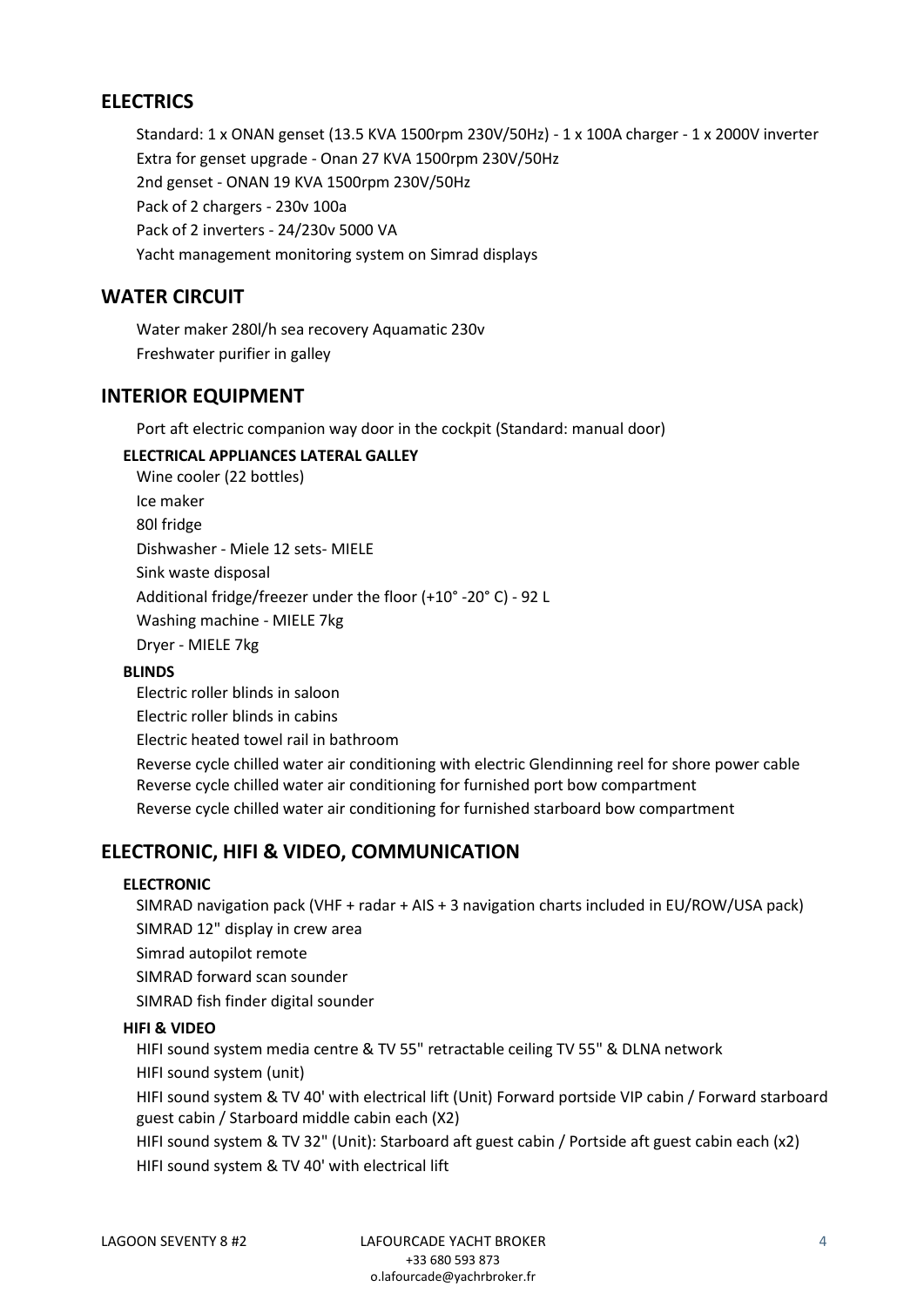### **COMMUNICATION**

4G & WIFI internet connexion (with navigation area) MINI VSAT communication system (V3) OMNIMAX antenna (Terrestrial TV, AM-FM)

## **ADDITIONAL ITEMS**

Extra for integrated bidet in electrical toilet - owners cabin 220v plugs - Australia Additional socket in walk in dressing room Additional shaver socket in each owner bathroom Freshwater purifier in owners head Safe in cabins x 6 Custom cabin in port bow compartment with access from forward port head Custom walk in dressing room for owner cabin Custom shower door for owner's head Port salon with fixed bench and table and 4 x leather chairs Fans in aft port galley Fans in aft crew cabin 4 chairs in salon instead of leather chairs Intercom on board Recording cameras x 4 Tv sat & communication system TRACVISION v11 / TRACPHONE v11 Nss16 display in owner cabin with leather cover

## **ACCESSORIES**

WILLIAMS 445 diesel jet tender

## **DELIVERY**

Launching, antifouling (4 dock lines - 10 cylindrical inflatable fenders - Fuel: 6500L - Anchor set: 125m (ø 16mm) chain & 75kg SPADE anchor - Secondary mooring: 100m (ø 20mm) chain)

## **VARIOUS OWNER'S EQUIPMENT**

Safety equipment - including 2 x 8 pax life rafts, 2 flare kits, registered Epirb, lifejackets x 10, harnesses, beacons, safety buoy, searchlight, handheld GPS, additional mooring lines, binoculars, tools, toolbox, fishing gear, 230v power inflator and various cleaning products Pillows and bed linen for all cabins, towels, bathroom accessories, kitchenware - saucepans, baking dishes, knives, utensils, cleaning products Drawers fitted in starboard aft guest cabin under desk Glassware & tableware Glass storage & dish storage units Fresh water filter, vacuum Extra 80 l water heater under starboard side guest bed Davey freshwater pump with accumulator tank in starboard engine room Upgraded freshwater pump for master cabin from 11 l pm to 22.7 l pm with accumulator tank Stainless grab rails in galley Internet, security cameras, security alarm system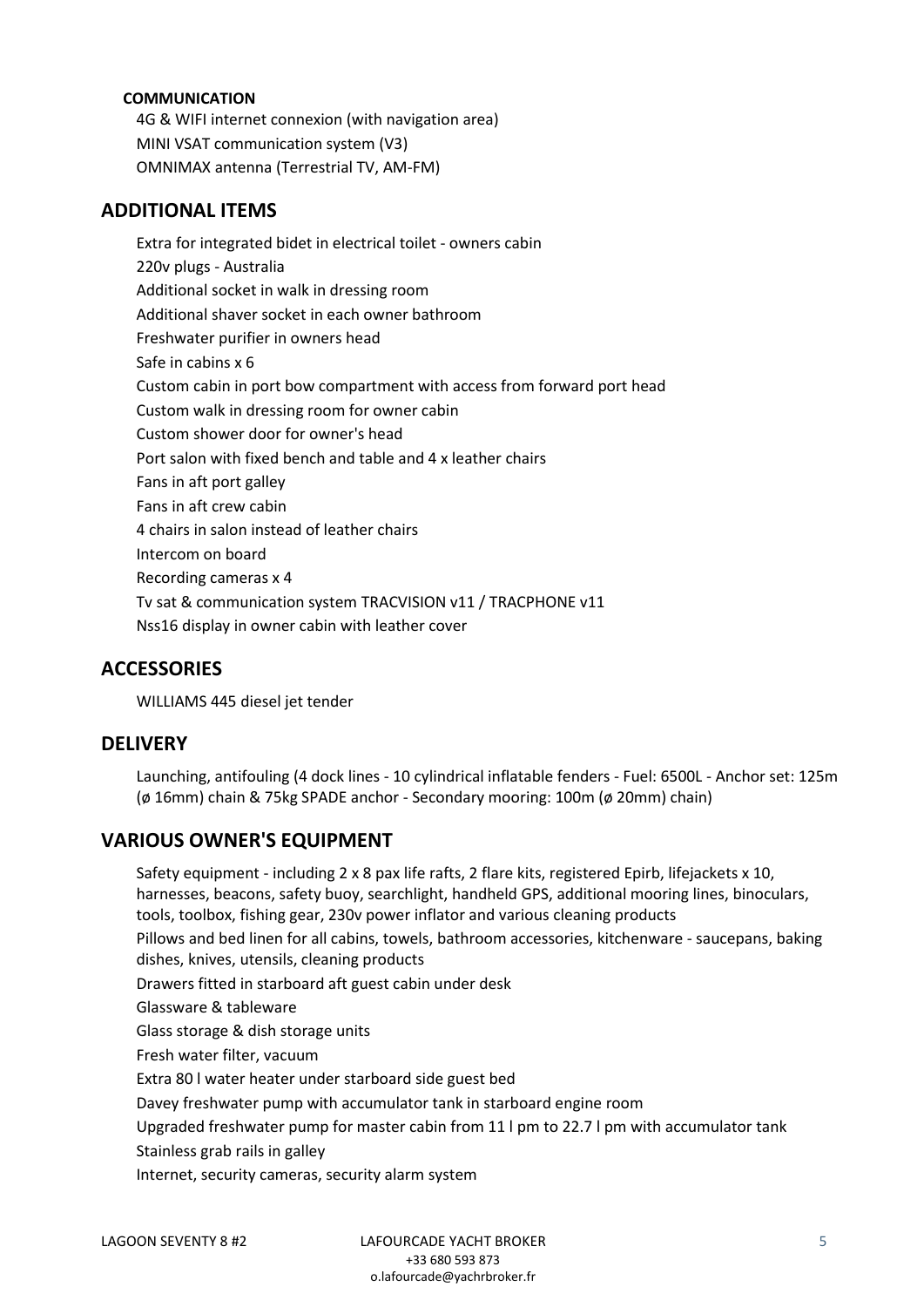Electrical upgrades done by Benson and Brown

# **VARIOUS BOAT INVENTORY**

### **"CUSTOM INSTALLATIONS**

- Set of various filters
- Labelling machine with labels
- Wall mounted brush holder AB192
- Stainless steel hangers for glasses
- Glass storage White PVC
- Dish storage Wood

## **CABIN EQUIPMENT**

- Microconfort pillow Medium 50x70cm
- Microconfort pillow Hard 50x70cm
- Natural pillows Soft 50x70cm
- Waterproof mattress protection
- Single Fitted Sheet
- Single Top Sheet
- Waterproof mattress protection Forepeak
- Single Fitted Sheet Forepeak
- Single Top Sheet Forepeak
- Rectangular Pillowcase
- Waterproof Mattress protection Double bed
- Double Fitted Sheet
- Double Top Sheet
- Waterproof mattress protection single bed
- Single Fitted Sheet
- Single Top Sheet
- Rectangular Pillowcase
- Double Fitted Sheet
- Double Top Sheet
- Rectangular pillowcases
- Double fitted sheets
- Double top sheets
- Rectangular Pillowcase
- Bed spread
- "Shower squeegee and hook Toilet brush sets"
- Wall mounted bin
- Square wall mounted toilet brush set chrome
- Laundry bags Custom made

#### **TOOLS**

Blades scored 18MM - Pack of 10

- Cutter blade 18mm scored
- Heavy duty utility blades
- Cutter blade retractable
- Interchangeable blade fine scalpel knife
- Pc Standard Drift Punch set + roll
- Tee handle Torx key set+ module tray
- 10 Pc Inch long Hex key set+ Roll
- 3/8 Square drive sliding tee handle
- Hacksaw blades cobalt steel bimetal
- HSS Tap+ Die Set+ Case
- 25Pc ground twist drill bit set + case
- Multi-function suction cup 55mm
- Multi-function suction cup 123mm
- Double suction cup handle
- Fast oil filter ratchet strap spanner
- Heavy duty scissors
- Twin blade Rosewood handle electrician folding knife
- Half round second cut rasp
- Flat second cut file
- Heavy duty wrecking level bar
- Around side protection safety glasses
- Metric round tip thickness feeler gauges
- Changeable Tips dead blow hammer mallet
- Deep throat pump bar clamp
- Wire brush
- All-purpose automatic wire stripper cutter
- Needle file sets
- Mini hacksaw blades
- Mini hacksaw frame
- Semi rigid stainless-steel rule
- Comfort Grip adjustable spanners 6"
- Comfort grip adjustable spanners 12"
- Cast iron body American pipe spanners
- Ratchet combination short
- Lock-Back Knife
- Spatulas
- Comfort grip sheeted scissors
- Leatherman Wave
- Small Rope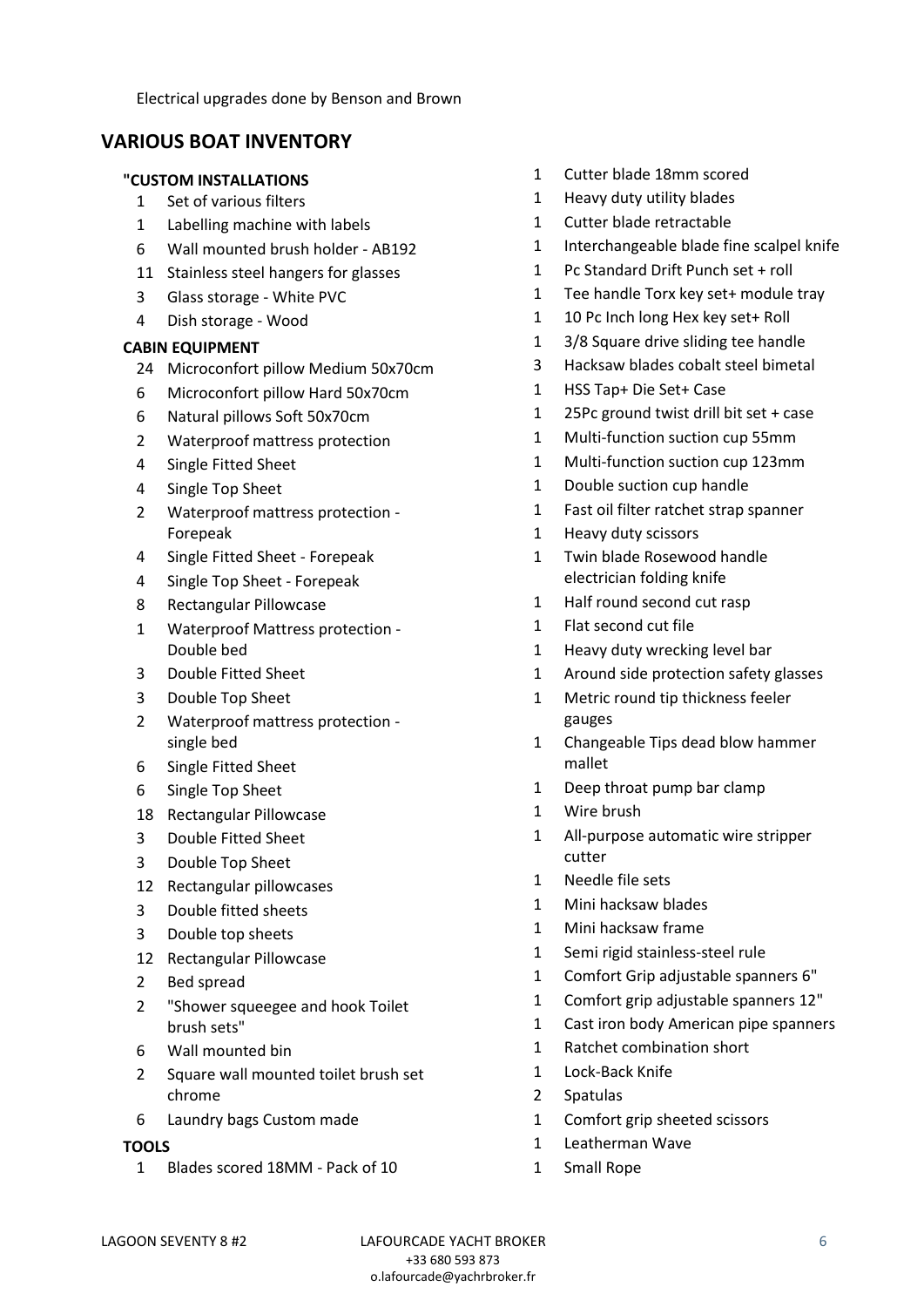- Small Rope
- Small Rope

### **CUSTOM INSTALLATIONS**

- 230V portable inflator with socket 230V
- Ring binder for boat's documents Accordion file for owner manuals
- 2 Small office equipment set
- Calculator Laminator
- Laminator and laminating pouches
- Label maker Label strip
- LSA

### **SAFETY GEAR**

### **VARIOUS**

 "3M Perfect-It" Rubbing Compound-

### **SOAPS, SOLVENTS & CLEANING PRODUCTS"**

- Vinegar 1 Gal/5L
- Acetone 1L
- Adhesive Remover Citrus Base 3M M5702
- Denatured Alcohol 1L Whitaker
- WD 40 Smart Straw- 8oz 140-110054
- WD-40 Electrical Contact Cleaner 11oz - 146857
- Synthetic Grease- Synthetic Multi-Purpose Grease 3 oz Tube of Grease.
- Blue Masking Tape 1" 3M 2090
- Blue Masking Tape 2" 3M 2090
- Value Duct Tape Silver 3M 1900
- Thread Seal Tape 3M 1/2 inch 06195
- Dual Lock Fastener Clear 3M MP3560
- Cressy Lead Weight Diving Weights 1KG
- Dive Knife Cressi Norge
- Punch and Chissel Set Teng Tool 6922-0101
- Caliper VERNIER 150mm
- Cummins Onan 19MDKDV Zinc anode - 130-4434
- Spare rope for the trampoline
- Navionics + Australia

## **GALLEY EQUIPMENT**

- Double wall glass 0.08L
- Waiters friend
- Non-stick wok polished stainless steel 28 cm diameter
- Grid for wok 28cm diameter
- Flat glass lid 14cm diameter
- Flat glass lid 16cm diameter
- Flat glass lid 18cm diameter
- Flat glass lid 20cm diameter
- Flat glass lid 24cm diameter
- Flat glass lid 26cm diameter
- Flat glass lid 28cm diameter
- "Removable handles Set of 2 black removable side handles"
- Removable stainless-steel handles
- Set of 2 removal stainless steel side handles
- Casteline Set of 4 brushed stainlesssteel saucepans 14/16/18/20cm
- Polished stainless-steel non-stick sauté pan 24cm diameter
- Polished stainless-steel non-stick sauté pan 26cm diameter
- Polished stainless-steel stew pan 24cm diameter
- Polished stainless-steel stew pan 26cm diameter
- Polished stainless-steel universal steamer 24cm diameter
- Polished stainless-steel non-stick frying pan 20cm diameter
- Roasting dishes with grill
- Roasting dish 42x29cm
- Round cake mould
- Square cake mould 23x23cm
- Cake mould
- Tart mould 28cm
- Mould for 6 muffins
- Mould for 8 financiers
- Oven accessories Kitchen torch
- Gourmet thermometer
- Digital multi-timer
- Extending shopping bag
- Various cleaning products
- Salad preparation Salad spinners
- Napkin for service
- Colanders Black foldable colander 24cm diameter
- Mortar and pestle